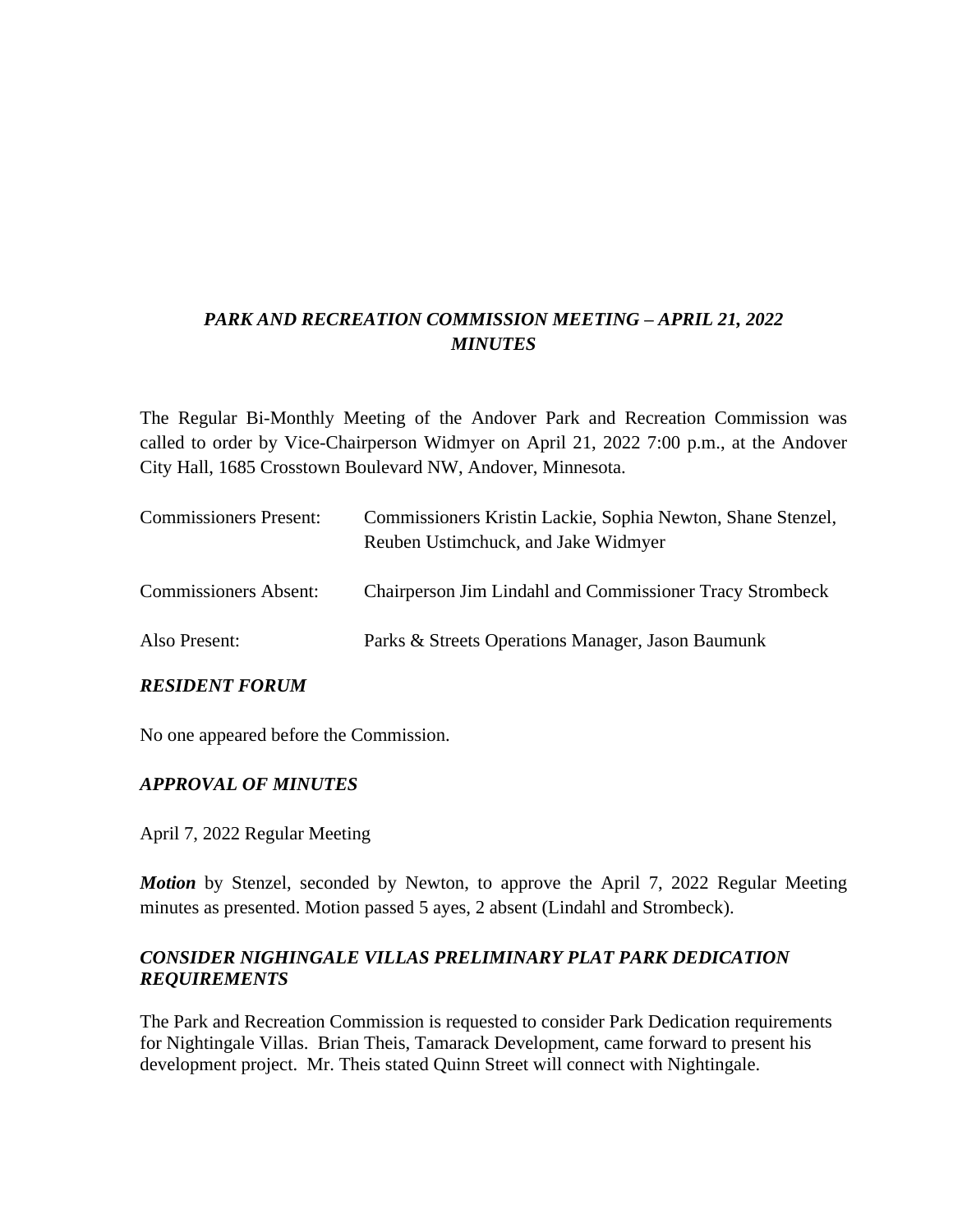Commissioner Stenzel asked what parks are closest to the development. Parks & Streets Operations Manager Baumunk stated Purple Park is just a few blocks away and Woodland is also nearby.

*Motion* by Stenzel, seconded by Newton, to accept cash-in-lieu of land for Park Dedication for Nightingale Villas. Motion passed 5 ayes, 2 absent (Lindahl and Strombeck).

# *RECOMMEND 2023-2027 PARK PLAYGROUND EQUIPMENT REPLACMENT PLAN*

The Park and Recreation Commission is requested to review and make a recommendation to the City Council for the 2023-2027 Park Playground Equipment Replacement Plan. Parks & Streets Operations Manager Baumunk explained that staff has completed playground inspections and is recommending parks for playground replacement.

Vice-Chairperson Widmyer asked if things would need to be moved around as in the past. Mr. Baumunk stated staff are comfortable with the list and the parks identified need replacement.

*Motion* by Stenzel, seconded by Newton, to recommend the 2023-2027 Park Playground Equipment Plan to the City Council. Motion passed 5 ayes, 2 absent (Lindahl and Strombeck).

### *DISCUSS 2022 MOVIE IN THE PARK*

The Park and Recreation Commission is requested to discuss and set a date for the 2022 Movie in the Park event. The Commission discussed dates and reached consensus to hold the movie on Friday, August 26, 2022. Commissioner Newton suggested placing signs along busy routes to advertise for the event. Parks & Streets Operations Manager Baumunk stated staff will promote the movie heavily. Commissioner Newton stated White Rabbit may be interested in operating their food truck at the event.

### *PARK DEDICATION IMPROVEMENT FUND 1ST QUARTERLY REPORT*

The Park and Recreation Commission is requested to review the quarterly report of the Park Improvement Fund.

### *ANOKA COUNTY SHERIFF'S DEPARTMENT 1ST QUARTERLY REPORT*

The Park and Recreation Commission is requested to review the quarterly report of the Anoka County Sheriff's Department.

### *OUTSTANDING ITEMS*

- **1. Completed Projects:** nothing new to report.
- 2. **On-going Projects:** Equipment has been ordered for Rose, Prairie Knoll, and Strootman playgrounds.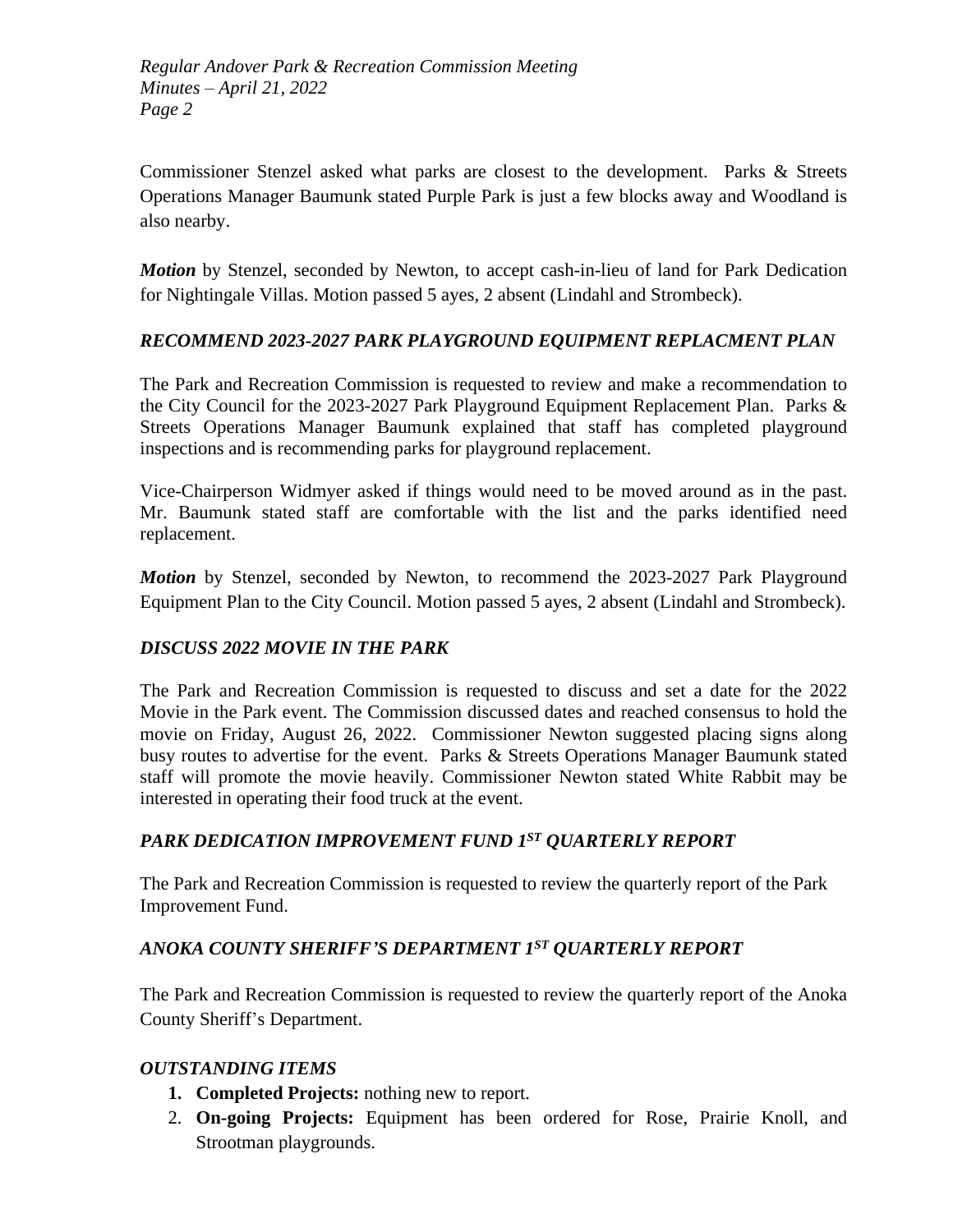- 3. **On-Hold Projects:** Youth/bike trail.
- 4. **Updates from Previous Meetings:** The Nature Preserve Commission will be discussing passive parks at their next meeting.
- 5. **Other Items of Interest:** Trail Segment 1 (Crosstown to 159th Avenue) is being planned and may not be ready to be installed in 2023 due to the complexity of the plans. The Commission discussed meeting at a park prior to a meeting. Staff received bids for the Sunshine Park ballfield fencing. Staff is meeting with athletic associations.
- 6. **Parks Maintenance Update:** presented in the staff report.

#### *OTHER ITEMS*

Parks & Streets Operations Manager Baumunk met with the YMCA for yoga and dance in the park. He also met with a group looking to reserve the sand volleyball court at Sunshine Park to host a youth volleyball camp.

#### *CHAIR'S REPORT*

Nothing to report.

#### *ADJOURNMENT*

*Motion* by Stenzel, seconded by Newton, to adjourn the meeting at 7:26 p.m. Motion passed 5 ayes, 2 absent (Lindahl and Strombeck).

Respectfully Submitted,

Shari Kunza, Recording Secretary *TimeSaver Off Site Secretarial, Inc.*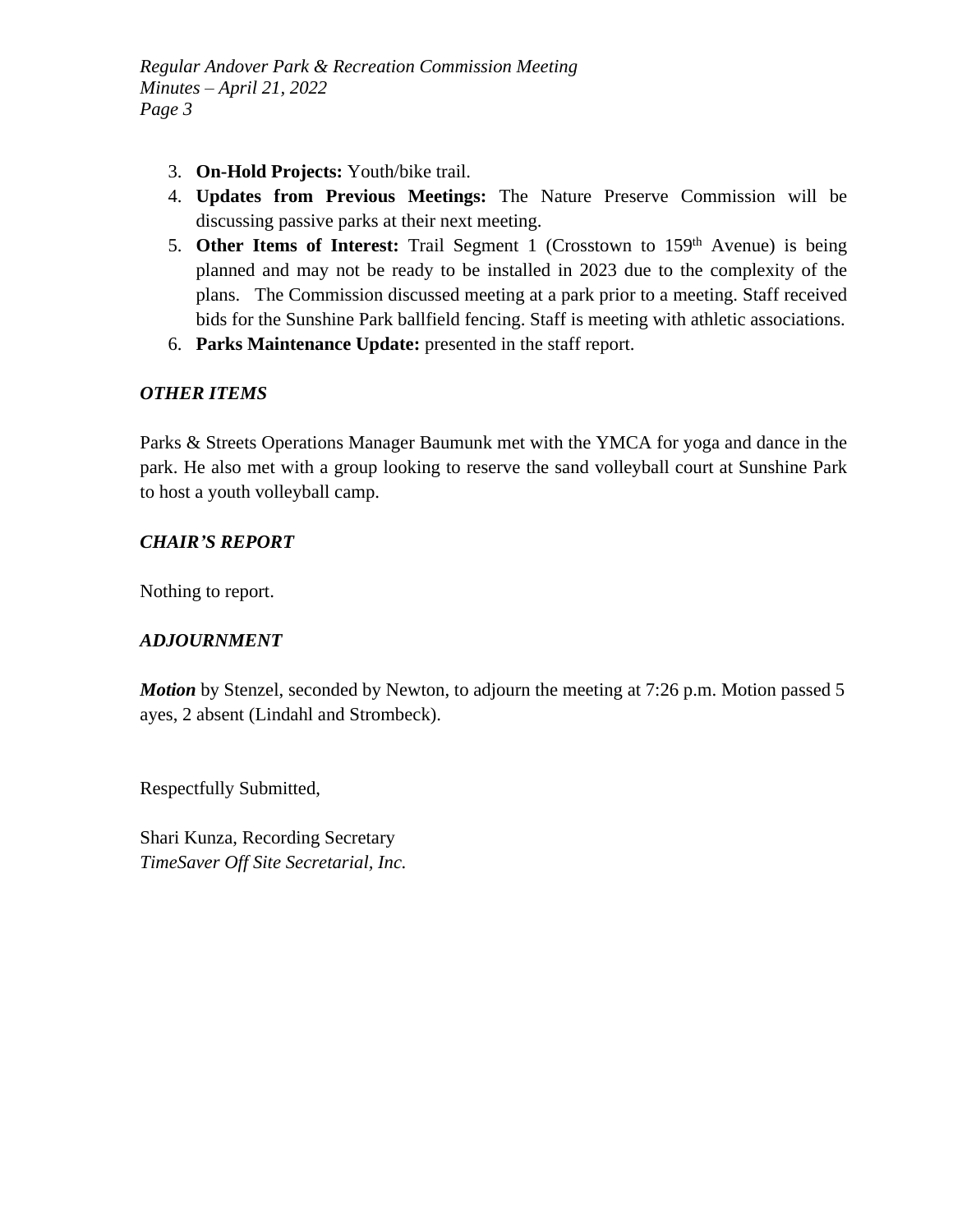## *PARK AND RECREATION COMMISSION WORKSHOP MEETING APRIL 21, 2022 MINUTES*

The Workshop Meeting of the Andover Park and Recreation Commission was called to order by Vice-Chairperson Widmyer on April 21, 7:30 p.m., at the Andover City Hall, 1685 Crosstown Boulevard NW, Andover, Minnesota.

| <b>Commissioners Present:</b> | Commissioners Kristin Lackie, Sophia Newton, Shane Stenzel,<br>Reuben Ustimchuck, and Jake Widmyer |
|-------------------------------|----------------------------------------------------------------------------------------------------|
| <b>Commissioners Absent:</b>  | Chairperson Jim Lindahl and Commissioner Tracy Strombeck                                           |
| Also Present:                 | Parks & Streets Operations Manager, Jason Baumunk                                                  |

### *DISCUSS 2023-2027 PARK CAPITAL IMPROVEMENT PLAN*

The Park and Recreation Commission is requested to discuss the 2023-2027 Park Capital Improvement Plan (CIP). Mr. Baumunk stated the Park and Recreation Commission can budget the CIP in zones. The Park and Recreation Department discussed the Park CIP and asked staff to make a list of their priorities. They discussed using the \$25,000 miscellaneous project budget to complete smaller projects.

#### *DISCUSS 2023-2027 TRAIL CAPITAL IMPROVEMENT PLAN*

The Park and Recreation Commission is requested to review and discuss the Trail Capital Improvement Plan (CIP). Mr. Baumunk stated he checked into grants for Safer Routes to School and found the City does not qualify for it. Mr. Baumunk researched the Trail Connection Grant and found that the goal is to construct a trail that connects where people live to a significant resource.

The Park and Recreation Commission discussed a trail in the Catchers Creek East Development and staff have not heard back from the Mohlencamp family for an easement. The Park and Recreation Commission discussed alternative trail options for this neighborhood.